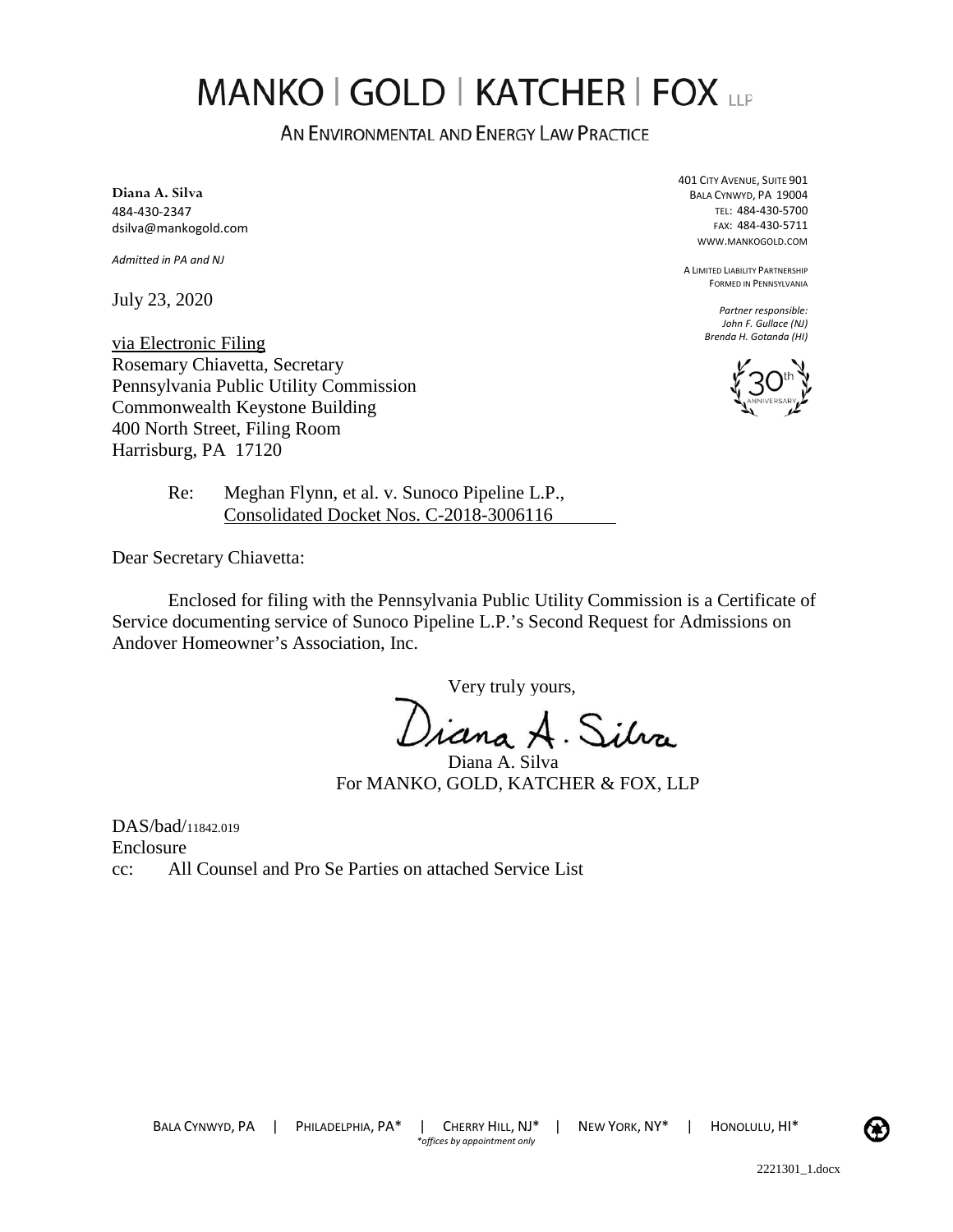## MANKO | GOLD | KATCHER | FOX LLP

AN ENVIRONMENTAL AND ENERGY LAW PRACTICE

**Diana A. Silva**  484-430-2347 dsilva@mankogold.com

*Admitted in PA and NJ* 

July 23, 2020

via Electronic Mail Rich Raiders, Esquire Raiders Law 606 North 5<sup>th</sup> Street Reading, PA 19601

Re: Meghan Flynn, et al. v. Sunoco Pipeline L.P., Consolidated Docket Nos. C-2018-3006116

Dear Rich:

Enclosed please find Sunoco Pipeline L.P.'s Second Request for Admissions on Andover Homeowner's Association, Inc.

Very truly yours,

Jiana A. Silva

Diana A. Silva For MANKO, GOLD, KATCHER & FOX, LLP

DAS/bad/11842-019 Enclosure cc: All Counsel and Pro Se Parties on attached Service List 401 CITY AVENUE, SUITE 901 BALA CYNWYD, PA 19004 TEL: 484-430-5700 FAX: 484-430-5711 WWW.MANKOGOLD.COM

A LIMITED LIABILITY PARTNERSHIP FORMED IN PENNSYLVANIA

> *Partner responsible: John F. Gullace (NJ) Brenda H. Gotanda (HI)*



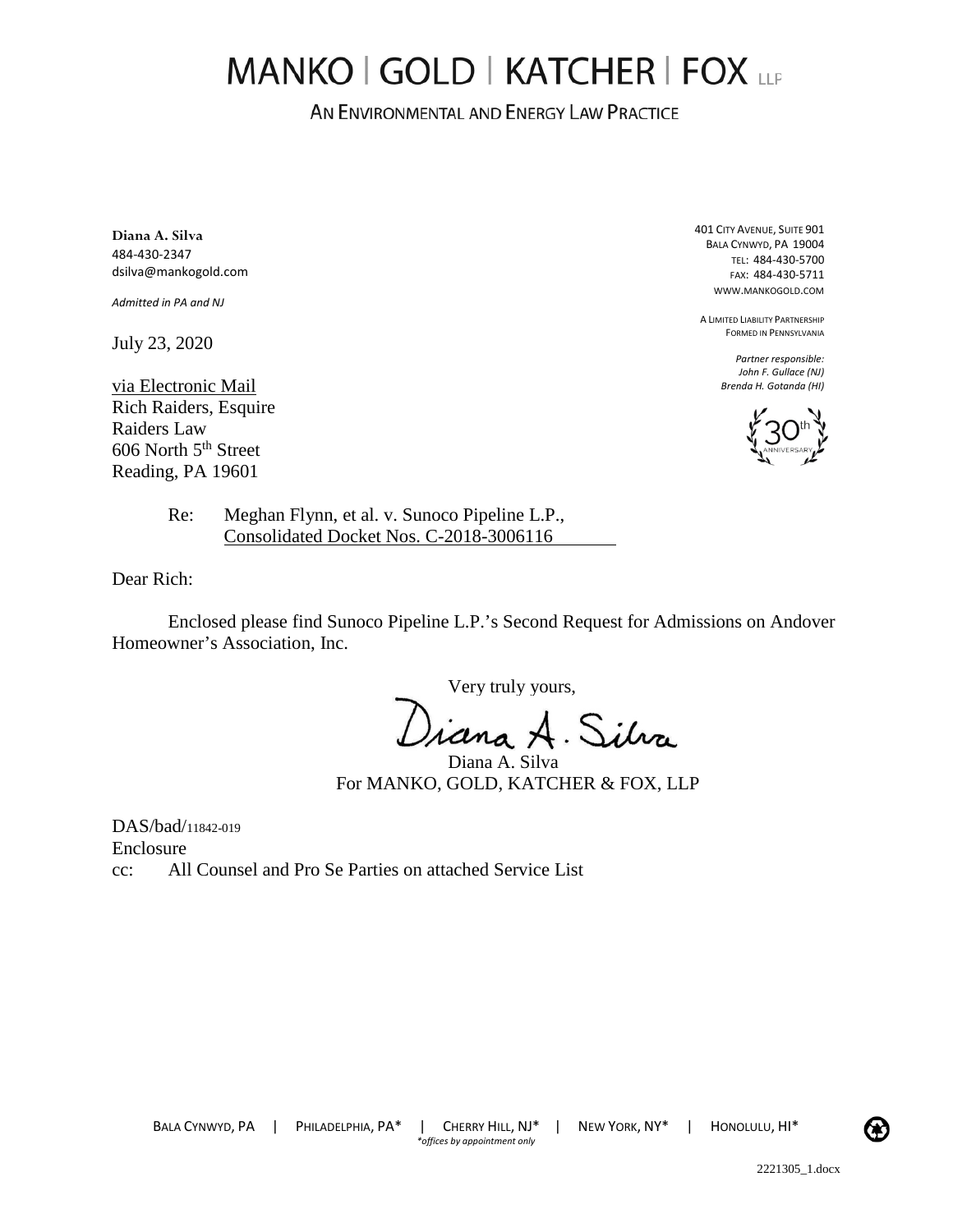## **CERTIFICATE OF SERVICE**

I hereby certify that I have this day served a true copy of the forgoing document upon the

persons listed below in accordance with the requirements of § 1.54 (relating to service by a party).

## **VIA ELECTRONIC MAIL**

Michael S. Bomstein, Esquire Pinnola & Bomstein Suite 2126 Land Title Building 100 South Broad Street Philadelphia, PA 19110 [mbomstein@gmail.com](mailto:mbomstein@gmail.com) 

*Counsel for Flynn et al. Complainants*

Anthony D. Kanagy, Esquire Garrett P. Lent, Esquire Post & Schell PC 17 North Second Street, 12<sup>th</sup> Floor [akanagy@postschell.com](mailto:akanagy@postschell.com)  [glent@postschell.com](mailto:glent@postschell.com) 

*Counsel for Intervenor Range Resources – Appalachia LLC*

Erin McDowell, Esquire 3000 Town Center Blvd. Canonsburg, PA 15317 [emcdowell@rangeresources.com](mailto:emcdowell@rangeresources.com)

*Counsel for Range Resources Appalachia* 

Rich Raiders, Esquire Raiders Law  $606$  North  $5<sup>th</sup>$  Street Reading, PA 19601 [rich@raiderslaw.com](mailto:rich@raiderslaw.com) 

*Counsel for Andover Homeowner's Association, Inc.* 

Vincent M. Pompo Guy A. Donatelli, Esq. 24 East Market St., Box 565 West Chester, PA 19382-0565 [vpompo@lambmcerlane.com](mailto:vpompo@lambmcerlane.com)  [gdonatelli@lambmcerlane.com](mailto:gdonatelli@lambmcerlane.com) 

*Counsel for Intervenors West Whiteland Township, Downingtown Area School District, Rose Tree Media School District, East Goshen Township* 

Leah Rotenberg, Esquire Mays, Connard & Rotenberg LLP 1235 Penn Avenue, Suite 202 Wyomissing, PA 19610 [rotenberg@mcr-attorneys.com](mailto:rotenberg@mcr-attorneys.com) 

*Counsel for Intervenor Twin Valley School District*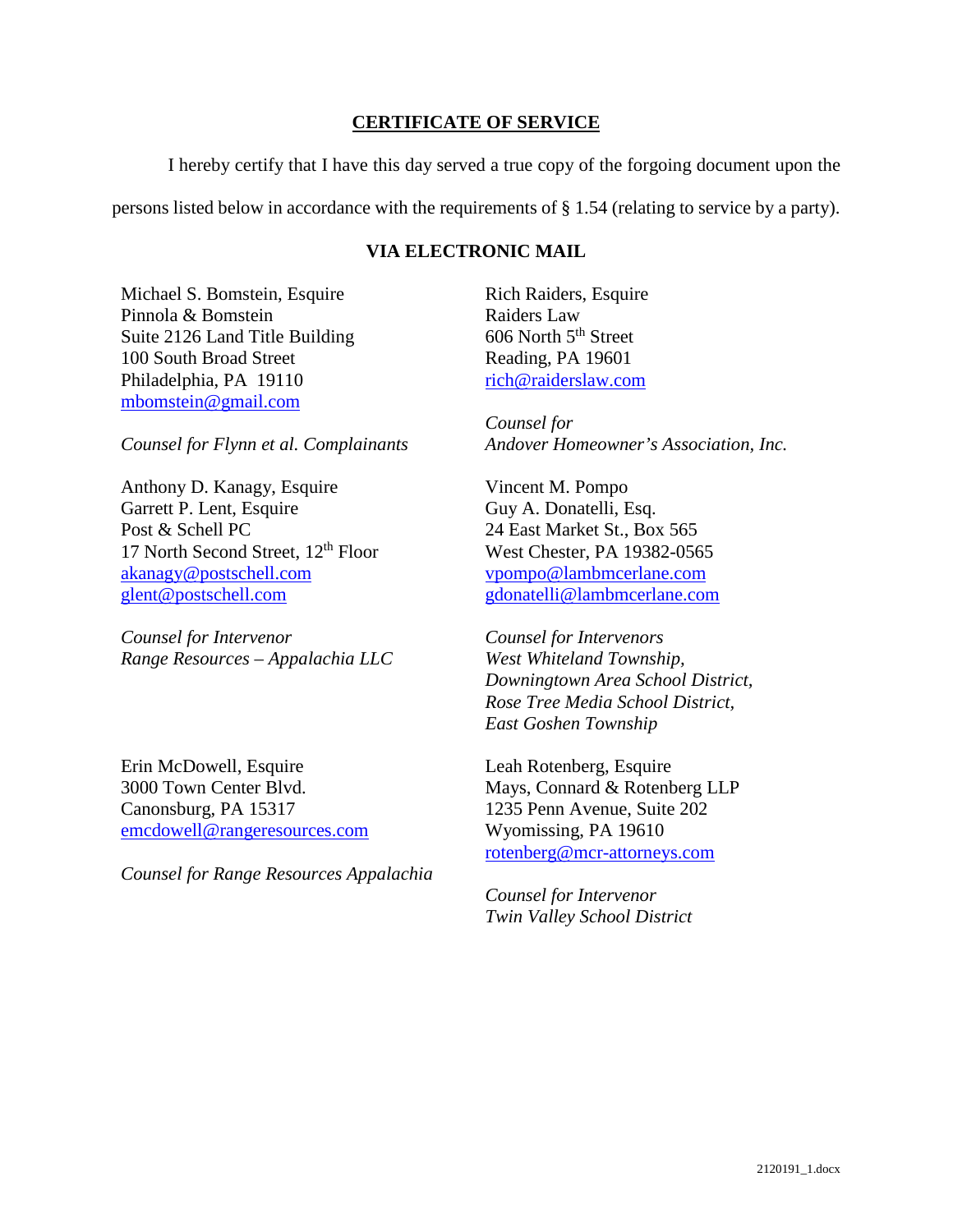Margaret A. Morris, Esquire Reger Rizzo & Darnall LLP Cira Centre, 13th Floor 2929 Arch Street Philadelphia, PA 19104 [mmorris@regerlaw.com](mailto:mmorris@regerlaw.com) 

*Counsel for Intervenors County of Chester*

Mark L. Freed Joanna Waldron Curtin & Heefner LP 2005 S. Easton Road, Suite 100 Doylestown, PA 18901 [mlf@curtinheefner.com](mailto:mlf@curtinheefner.com)  [jaw@curtinheefner.com](mailto:jaw@curtinheefner.com)

*Counsel for Intervenor Uwchlan Township* 

Josh Maxwell Mayor of Downingtown 4 W. Lancaster Avenue Downingtown, PA 19335 [jmaxwell@downingtown.org](mailto:jmaxwell@downingtown.org) 

*Pro se Intervenor* 

James C. Dalton, Esquire Unruh Turner Burke & Frees P.O. Box 515 West Chester, PA 19381-0515 [jdalton@utbf.com](mailto:jdalton@utbf.com) 

*Counsel for West Chester Area School District, Chester County, Pennsylvania* 

Virginia Marcille-Kerslake 103 Shoen Road Exton, PA 19341 [vkerslake@gmail.com](mailto:vkerslake@gmail.com)

*Pro Se Intervenor*

James R. Flandreau Paul, Flandreau & Berger, LLP 320 W. Front Street Media, PA 19063 [jflandreau@pfblaw.com](mailto:jflandreau@pfblaw.com) 

*Counsel for Intervenor Middletown Township* 

Thomas Casey 1113 Windsor Dr. West Chester, PA 19380 [Tcaseylegal@gmail.com](mailto:Tcaseylegal@gmail.com) 

*Pro se Intervenor*

Patricia Sons Biswanger, Esquire 217 North Monroe Street Media, PA 19063 [patbiswanger@gmail.com](mailto:patbiswanger@gmail.com) 

*Counsel for County of Delaware*

Melissa DiBernardino 1602 Old Orchard Lane West Chester, PA 19380 [lissdibernardino@gmail.com](mailto:lissdibernardino@gmail.com)

*Pro se Complainant* 

Joseph Otis Minott, Esquire Alexander G. Bomstein, Esquire Ernest Logan Welde, Esquire Kathryn L. Urbanowicz, Esquire Clean Air Council 135 South 19th Street, Suite 300 Philadelphia, PA 19103 [Joe\\_minott@cleanair.org](mailto:Joe_minott@cleanair.org) [abomstein@cleanair.org](mailto:abomstein@cleanair.org) [lwelde@cleanair.org](mailto:lwelde@cleanair.org) [kurbanowicz@cleanair.org](mailto:kurbanowicz@cleanair.org)